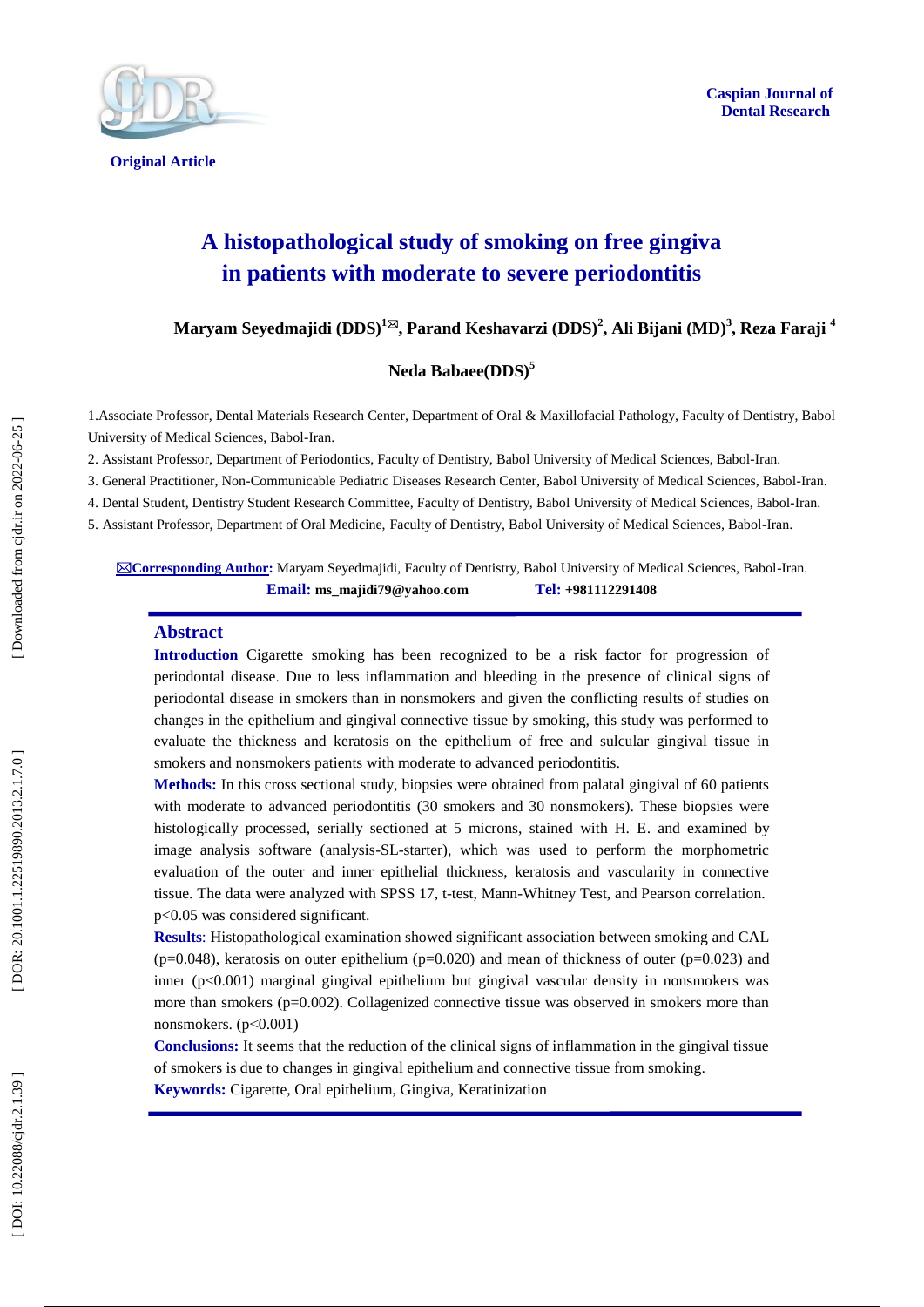

# **بررسی هیستوپاتولوژیکی اثر استعمال سیگار بر لثه آزاد بیماران مبتال به پریودنتیت متوسط تا پیشرفته**

#### **چکیده**

**مقدمه:** استعمال سیگار به عنوان یک ریسک فاکتور برای پیشرفت بیماری پریودنتال شناخته می شود با توجه به کمتر بودن علائم بالینی التهاب و خونریزی در حضور بیماری پریودنتال در سیگاری ها نسبت به غیرسیگاری ها و با توجه به نتایج متناقض مطالعات انجام شده راجع به تغییرات ایجاد شده در اپیتلیوم و نسج همبندی لثه توسط استعمال سیگار، این مطالعه با هدف ارزیابی ضخامت اپیتلیوم آزاد و سالکولار، کراتینیزاسیون سطح آنها و بررسی عروق خونی در نسچ همبندی<br>لثه مبتلا به پریودنتیت متوسط تا پیشرفته در دو گروه سیگاری و غیر سیگاری انجام پذیرفت**.** 

<mark>مواد و روش ها:</mark> در این مطالعه مقطعی، نمونه های بافتی از لثه پالاتال ۶۰ بیمار مبتلا به پریودنتیت متوسط تا پیشرفته (۳۰ فرد سیگاری و ۳۰ فرد غیر سیگاری) برداشته شد. سپس اسلایدهای میکروسکوپی به دست امده از بلوکهای پارافینه نمونه های مذکور، تصویر برداری شد. تصاویرتوسط نرم افزاز آنالیز تصویری (Analysis-SL-Starter) از نظر ضخامت اپیتلیوم آزاد و سالکولار، کراتینیزاسیون سطح آنها و بررسی عروق خونی در نسچ همبندی لثه بررسی شدند.<br>اطلاعات توسط نرم افزار آماری SPSS 18 و تستهای آماری Mann-Whitney Test,Pearson ,<br>Correlation,t-test مورد تجزیه و تح

**یافته ها:** بزرسی ّای ّیستَپاتَلَصیکی ارتباط هعٌاداری بیي استعوال سیگار با Loss Attachment Clinical (p=0.048) ضخامت کراتینیزاسیون سطح خارجی لثه ( p=0.020)، میانگین ضخامت اپیتلیوم داخلی (p<0.001) و خارجی (  $0.023$  (p= $0.023$ ) لثه آزاد نشان دادند که در تمامی موارد در سیگاری مقادیر بیشتری از متغیرهای مذکور دیده شد. البته تراکم عروقی در لثه افراد غیر سیگاری بیشتر بود (p=0.002) کلاژنیزه بودن بافت همبندی نیز به طور معنی داری  $\left( {\rm p<}0.001\; \right)$ در افراد سیگاری بیشتر مشاهده شد ( **نتیجه گیری:** به نظر می رسد که کاهش علائم بالینی التهاب در بافت لثه ای افراد سیگاری در مقایسه با غیر سیگاری<br>ناشی از تغییرات ایجاد شده در اپی تلیوم و نسج همبندی لثه ناشی از استعمال سیگار باشد.

**واژگان کلیدی:** سیگار، اییتلیوم دهان، لثه، کراتینیزاسیون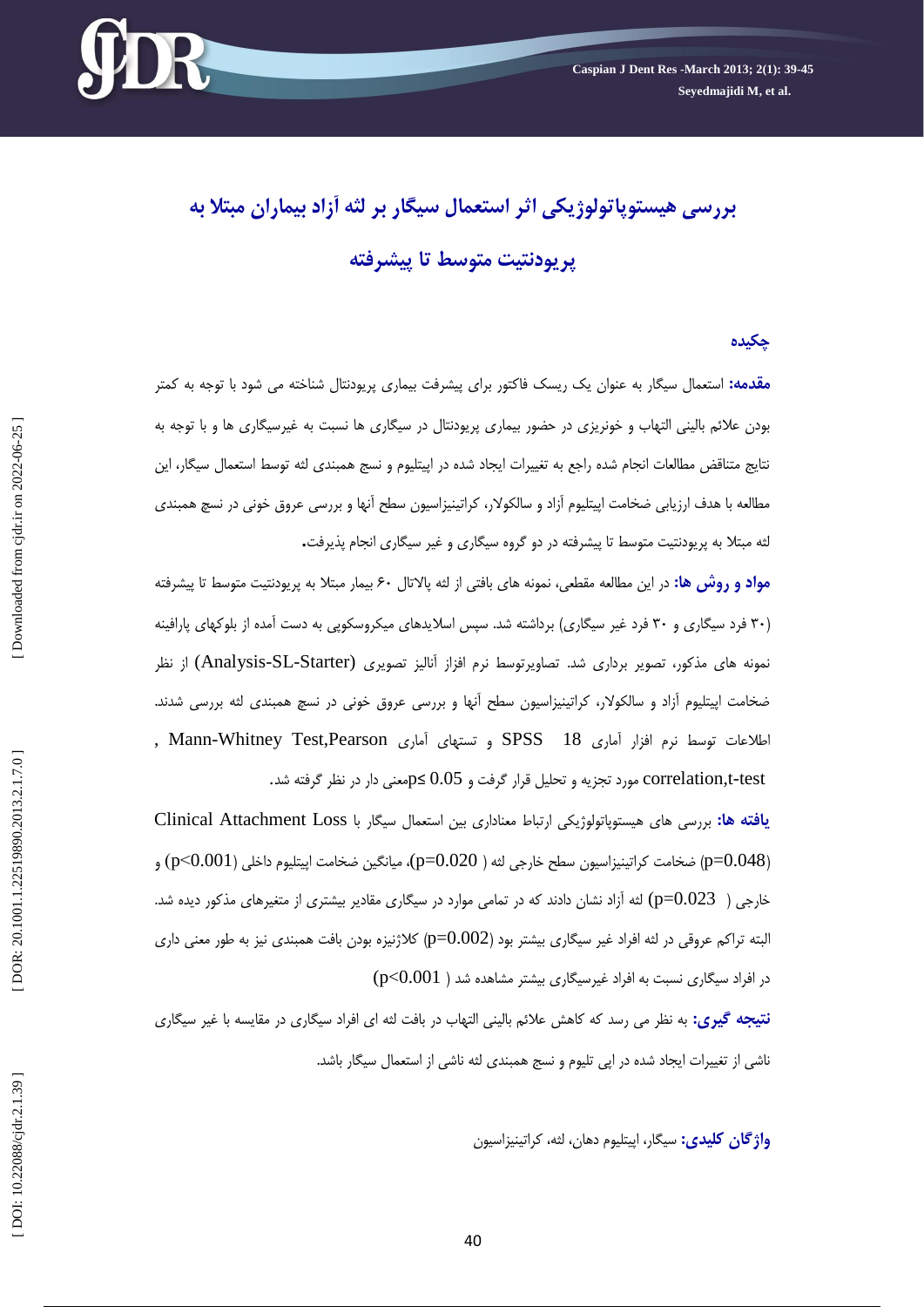

### **Introduction**

Tobacco use constitutes a risk factor for periodontal disease. Numerous epidemiologic studies using clinical and radiologic evaluations confirm that periodontitis is more frequent and more severe among smokers compared to nonsmokers (1 -3). The detrimental effect of tobacco on tissues of the oral cavity results in hyperkeratinization of superficial epithelia, which may itself be considered a preneoplastic lesion and manifest as oral leukoplakia lesions, as suggested in different studies (4).

Smokers experience a greater probe death and gingival erosion, as well as being susceptible to more advanced and severe forms of periodontitis (5). The inflammatory response of the gums is reduced in smokers, which is associated with reduced gingival bleeding, tissue erythema, edema and blood vascularity in marginal gingival tissue. This may be related to cotinine, a metabolic product of nicotine which serves as a peripheral vasoconstrictor in gingival vessels (6). Although some researchers believe that the inflammatory conditions of smokers reduce their gingival vascularity compared to nonsmokers (7), Lindeboom et al. and Kumar observed no significant difference in gingival vascularity between smokers and nonsmokers (8, 9).

The outer gingival epithelium is keratinized, parakeratinized or a combination of two (7). The sulcular epithelium, however, is thin and nonkeratinized and it may keratinize when exposed to the internal oral environment. On the other hand, the outer epithelium will lose its keratinization when in contact with teeth (7).

Inflammation in gums may reduce keratinization or manifest as parakeratinization (10). Bajagic et al. believe that smokers with periodontal disease manifest an increased thickness of basal epithelium and the keratinous layer, and epithelial thickening may reduce the clinical symptoms of inflammation in gingival tissue (6). In a study by Pejcic et al $(11)$ , the samples taken from smokers indicated greater epithelial thickness. Gultekin et al. (5), on the other hand, found no significant difference between epithelial thickness of smokers and nonsmokers.

Rahman et al. observed no definite histopathologic difference between smokers and nonsmokers in their gingival tissue; however, smokers manifested higher rates of epithelial keratosis, inflammatory cells, vascularity and collagen fibers in their connective tissue (12).

In addition, Saebi et al. observed that tobacco use increased the mean thickness of keratinous epithelia in free gingival, which might be considered preneoplastic lesions (4).

The impact of cigarette smoke is reportedly greater in the upper jaw compared to the lower. In smokers, the palatal aspect of the maxillary teeth had a deeper pocket as they were more exposed to tobacco smoke  $(13)$ . Considering the controversial findings previous studies regarding the gingival epithelial changes caused by smoking, as well as the large number of smokers and the fact that the oral cavity is the first organ to come in contact with cigarette smoke, we undertook the present study to investigate the impact of cigarette smoke on gingival with moderate to advanced periodontitis.

# **Method s**

This is a cross -sectional study on 60 patients with moderate to advanced periodontitis (attachment loss>3mm) referring to the Periodontology Department of Babol School of Dentistry. Half of these patients (30 individuals) were smokers and the other half (30 individuals) were nonsmokers. The patients were recruited through simple sampling. Individuals who smoked at least 20 cigarettes per day for 5 years were considered smokers. The pregnant women and individuals who used other narcotics were excluded from the study.

We used data sheets to collect the necessary information, including demographic data, smoking status, duration and degree of smoking according to the patients' self declaration, probing depth of the surgical area, clinical attachment loss of the surgical area, mean thickness of the keratinous layer, mean maximal thickness of inner and outer epithelia, mean minimal thickness of inner and outer epithelia collagenization of the connective tissue, and vessel count of each area.

Prior to periodontal surgery, the data sheet was completed for all the patients. The probing depth was measured for the area nominated for surgical excision. All patients underwent undisplaced flap surgery and the collar part of the palatal gingival in the upper gingival, which was excised and supposed to be disposed of, collected as specimen.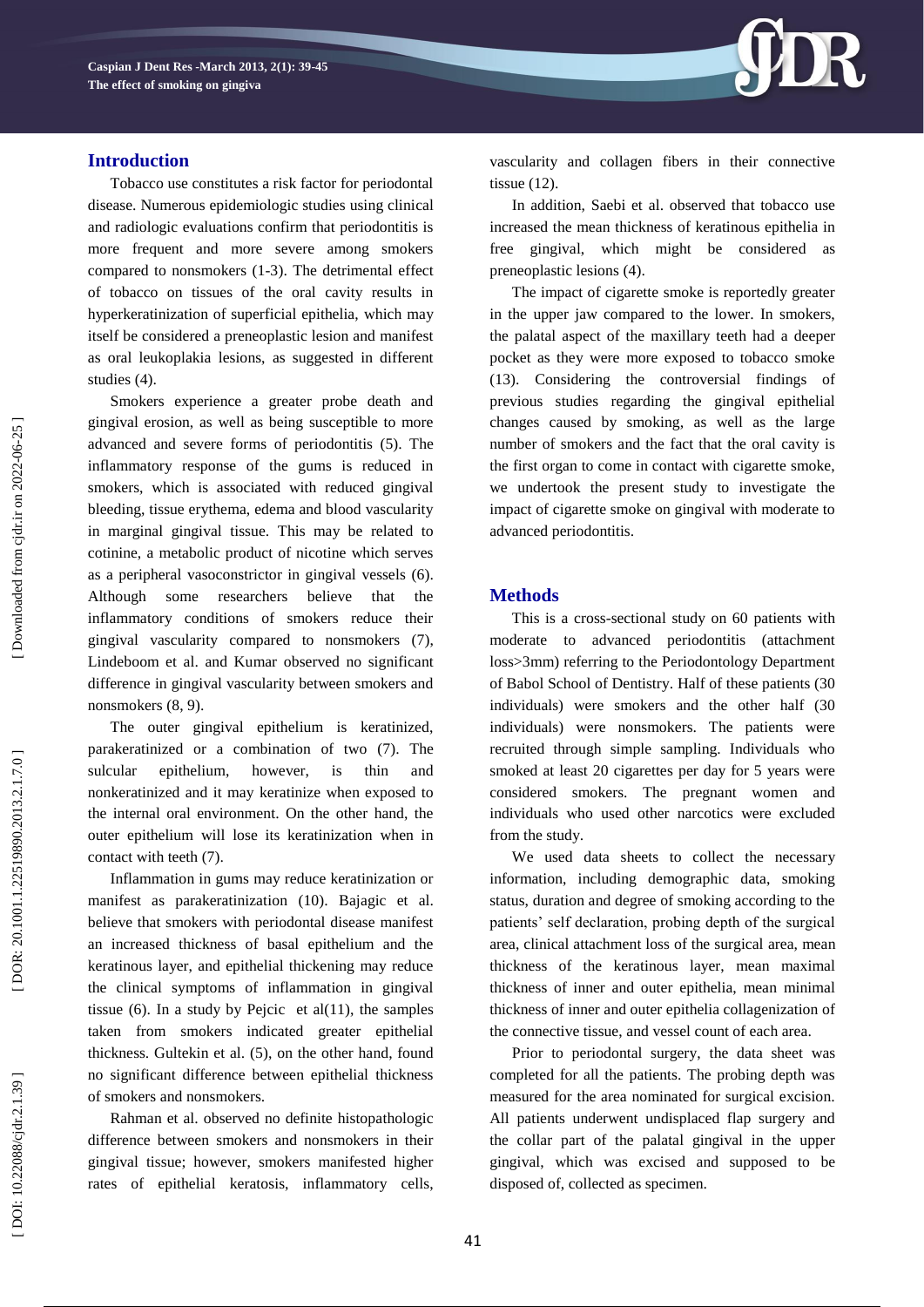The specimens were fixated for at least 24 hours in 10% formalin solution and paraffin blocks were prepared according to the conventional protocol. The paraffin blocks were sectioned at appropriate intervals with 5mm thickness and stained in the ordinary fashion using hematoxylin and eosin (H -E) staining. Once mounted on a glass slide and dried, the specimens were ready for microscopy.

The slides were studied under a light microscope. Initially, at least 3 and at the most 6 images at x10 magnification were obtained from each slide using the Olympus DP12 camera mounted on Olympus BX41 microscope (Tokyo, Japan). The measurements of maximal and minimal thickness of inner and outer epithelia and the keratinous layer were made using Analysis SL Starter software.

For each section, measurements were made at three spots and a mean value was recorded for areas with maximal epithelial thickness, areas with minimal epithelial thickness, and the thickness of keratinous layer. Collagenization of the connective tissue was studied and documented. In addition, the connective tissue was investigated at x10 magnification to find the area with the greatest vascularity, and then the number of vessels in three fields at x40 magnification was counted and reported as mean. After microscopic evaluations, the findings were recorded in the patients' data sheets and analyzed on SPSS software version 17 using t -test, Pearson correlation, and Mann -Whitney Test. P values<0.05 were considered significant.

#### **Results**

The study was conducted on 60 histologic samples collected from palatal gingival of 60 patients with moderate to advanced periodontitis (30 smokers and 30 nonsmokers) including 42 men (70%) and 18 women (30%). The mean age of patients was  $42.01 \pm 7.74$ ) years, ranging from 26 -60 years. The smokers consisted of 30 men and the nonsmokers consisted of 18 women and 12 men.

Comparing the abovementioned variables between smokers and nonsmokers revealed no significant difference in age, probing pocket depth (PPD), minimal thickness of outer epithelium and thickness of the keratinous layer over the inner epithelium.

Nevertheless, variables of CAL, maximal thickness of outer epithelium, maximal and minimal thickness of the inner epithelium, thickness of the keratinous layer over the outer epithelium, and connective tissue vascularity were significantly different between the two groups (table 1) (figures 1, 2).

The nonparametric Mann -Whitney Test yielded similar results to t -test. Also, none of the variables were significantly different between the two sexes in the control group.



**Figure 1 . inner (sulcular) epithelium of gums (right) –outer epithelium of gums (left) in a nonsmoker (H -E staining, x10)**



**Figure 2 . inner (sulcular) epithelium of gums (left) –outer epithelium of gums (right) in a smoker (H -E staining, x10)**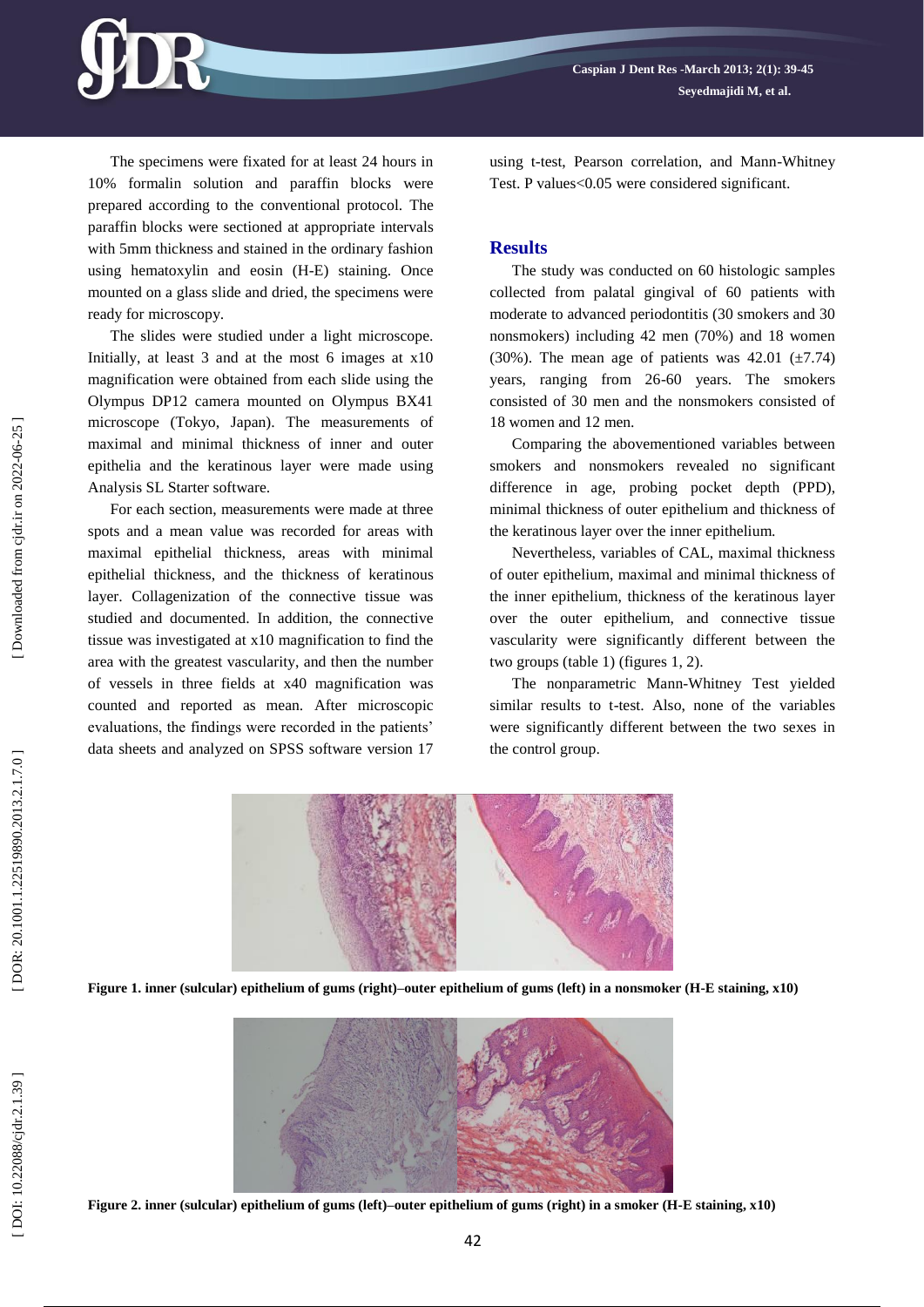

**Table 1. Comparison of study variables in smokers and nonsmokers using t -test**

Collagenization of the connective tissue was significantly higher in smokers compared nonsmokers (p<0.001). In nonsmokers, collagenized connective tissue was found in 14 individuals (46%), whereas, only 1 case (3%) of smokers did not have collagenized connective tissue. We found a positive correlation between the number of cigarettes smoked and PPD ( $p=0.010$ ,  $r=0.463$ ). A similar relationship was found between CAL and pack year (p=0.001, r=0.557) and the number of cigarettes smoked  $(p=0.021, r=0.418).$ 

We also observed a positive correlation between maximal thickness of the inner epithelium and CAL (p=0.010, r=0.328). Another finding was the clear difference in collagenization of connective tissue between smokers and nonsmokers (p<0.0001). In nonsmokers, collagenized connective tissue was found in 14 individuals (46%), whereas, only 1 case (3%) of smokers did not have collagenized connective tissue.

# **Discussion**

In the present study, smokers showed significantly higher maximal inner and outer epithelial thickness and minimal inner epithelial thickness compared to nonsmokers.

Although the minimal epithelial thickness was higher in smokers, the difference was not statistically significant. In general, the mean thickness of inner and outer epithelial thickness was significantly greater in smokers. Similarly, Luomanen (14) and Bajagic (6) and Pejcic (1 1 ) reported increased thickness of epithelium in specimens obtained from gingival of smokers. On the other hand, Villar (1 5), Saebi (4) and Gultekin (5) did not find a significant difference in epithelial thickness between smokers and nonsmokers.

The discrepancy might be attributed to the larger number of samples in the present study, as well as the fact that our samples were obtained only from the palatal region which was more directly exposed to cigarette smoke, whereas, other studies collected specimens from the different regions of the oral cavity.

The thickness of the keratinous layer over the outer epithelium was greater in smokers compared to nonsmokers, whereas, no such difference was found in the case of inner epithelium, which was similar to the findings of Saebi) (4).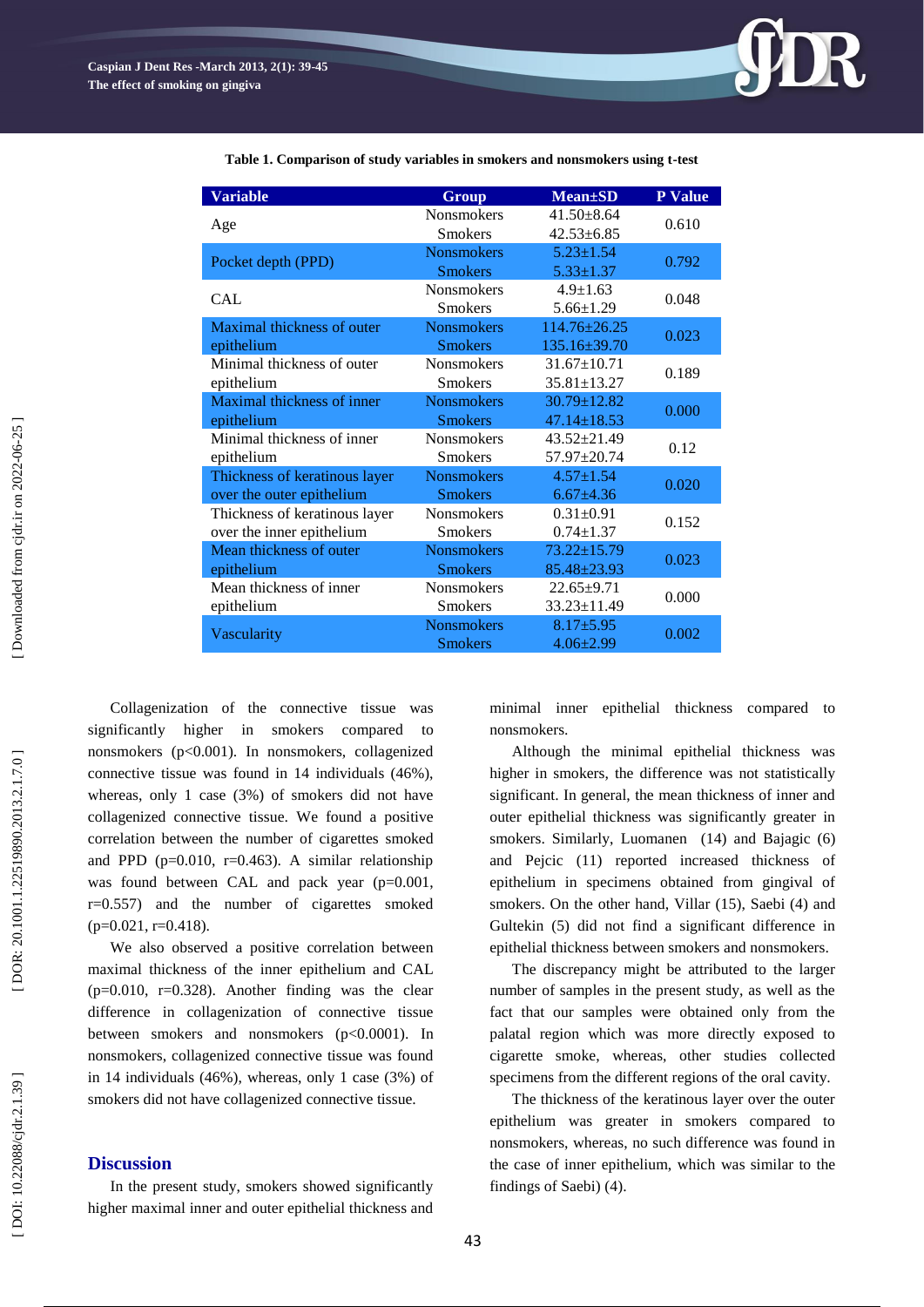In the present study, the vascularity was significantly higher in nonsmokers compared to smokers, while Lindeboom and Kumar reported no significant difference between vascularity of smokers and nonsmokers (8, 9). Rahman et al, on the other hand, reported greater vascularity in smokers compared to nonsmokers (1 2). The lower vascularity of smokers than nonsmokers might be attributed to less bleeding on probing and few clinical symptoms of periodontitis in smoker patients compared to nonsmokers.

Another finding was the higher CAL in smokers than nonsmokers. Pocket depth, on the other hand, was not significantly different between the two groups, albeit greater in smokers. Gunsolley et al reported a strong relationship between smoking and CAL (16) . which was consistent with our findings. Nevertheless, Bouclin et al found that cigarette smokers had siqnificantly greater pocket depth than nonsmokers (17).

We found greater amounts of collagen in gingival connective tissue of smokers. Similarly, Bouclin et al indicated greater collagenization in connective tissue of smokers (17) whereas, Luomanen et al reported less collagenization in smokers (1 4).

The difference might be due to the fact that Luomanen recruited patients using non -inhalational tobacco products, whereas, our patients smoked tobacco. On the other hand, collagenization of the connective tissue in smokers may be accounted for the reduced clinical symptoms of gingival inflammation in them.

Another result is that the lack of significant difference between the two sexes in the control group indicates that sex cannot be a confounding factor in the present study.

#### **Conclusion**

Smokers had greater mean thickness of inner and outer epithelia, greater thickness of the keratinous layer over the outer epithelium, and greater collagenization in connective tissue of their gum. On the other hand, nonsmokers showed greater vascularity.

All these findings may be accounted for the reduced manifestation of clinical symptoms of inflammation in the setting of an equal or more severe periodontal disease in smokers compared to nonsmokers.

**Funding:** The current study was funded by the Deputy of Research and Technology of Babol University of Medical Sciences under project registration number 8215110. This study is the result of the doctoral dissertation of Dr. Reza Faraji, dentistry student at Babol University of Medical Sciences.

**Conflict of interest:** There was no conflict of interest .

#### **References**

- 1. Martinez-Canut P, Lorca A, Magan. Smoking and periodontal disease severity. J Clin Periodontal 1995; 22: 743 –9.
- 2 . Malhotra R, Kapoor A, Grover V, Kaushal S. Nicotine and periodontal tissues. J Indian Soc Periodontol 2010; 14: 72 –9.
- 3 . Calsina G, Ramón JM, Echeverría JJ. Effects of smoking on periodontal tissues. J Clin Periodontol 2002; 29: 771 -6.
- 4 . Saebi KH, Eslami B, Fathieh A, Poorsepanj G. The effect of smoking on sulcular epithelial keratosis. J Dent Sch 2003; 21: 22 -30.[In Persian]
- 5 . Gültekin SE, Sengüven B, Karaduman B. The effect of smoking on epithelial proliferation in healthy and periodontally diseased marginal gingival epithelium. J Periodontol 2008; 79: 1444 -50.
- 6 . Bajagic V, Pejcic A, Zivkovic V, Petrovic A. Histochemical study of gingival epithelium in smokers and non -smokers. Acta Facultatis Medicae Naissensis 2006; 23: 151 -4.
- 7 . Carranza FA, Newman MG ,Takei HH, Klokkevold PR. Carranza's clinical periodontology. 10<sup>th</sup> ed. St Louis: Saunders Company; 2006. p. 46-67, 100-9,251 -9.
- 8 . Lindeboom JA, Mathura KR, Harkisoen S, Van den Akker HP, Ince C. Effect of smoking on the gingival capillary density: assessment of gingival capillary density with orthogonal polarization spectral imaging. J Clin Periodontol. 2005; 32: 1208 -12.
- 9 . Kumar V, Faizuddin M. Effect of smoking on gingival microvasculature: A histological study. J Indian Soc Periodontol 2011; 15: 344 –8.
- 10 . Nanci A. Ten Cate's oral histology: development, structure, and function. 7th ed. St.louis: Mosby Elsevier; 2008. p.319 -33.
- 11 . Ana S. Pejcic, Vesna D. Zivkovic, Vukadin R. Bajagic, Dimitrije S. Mirkovic. Histological